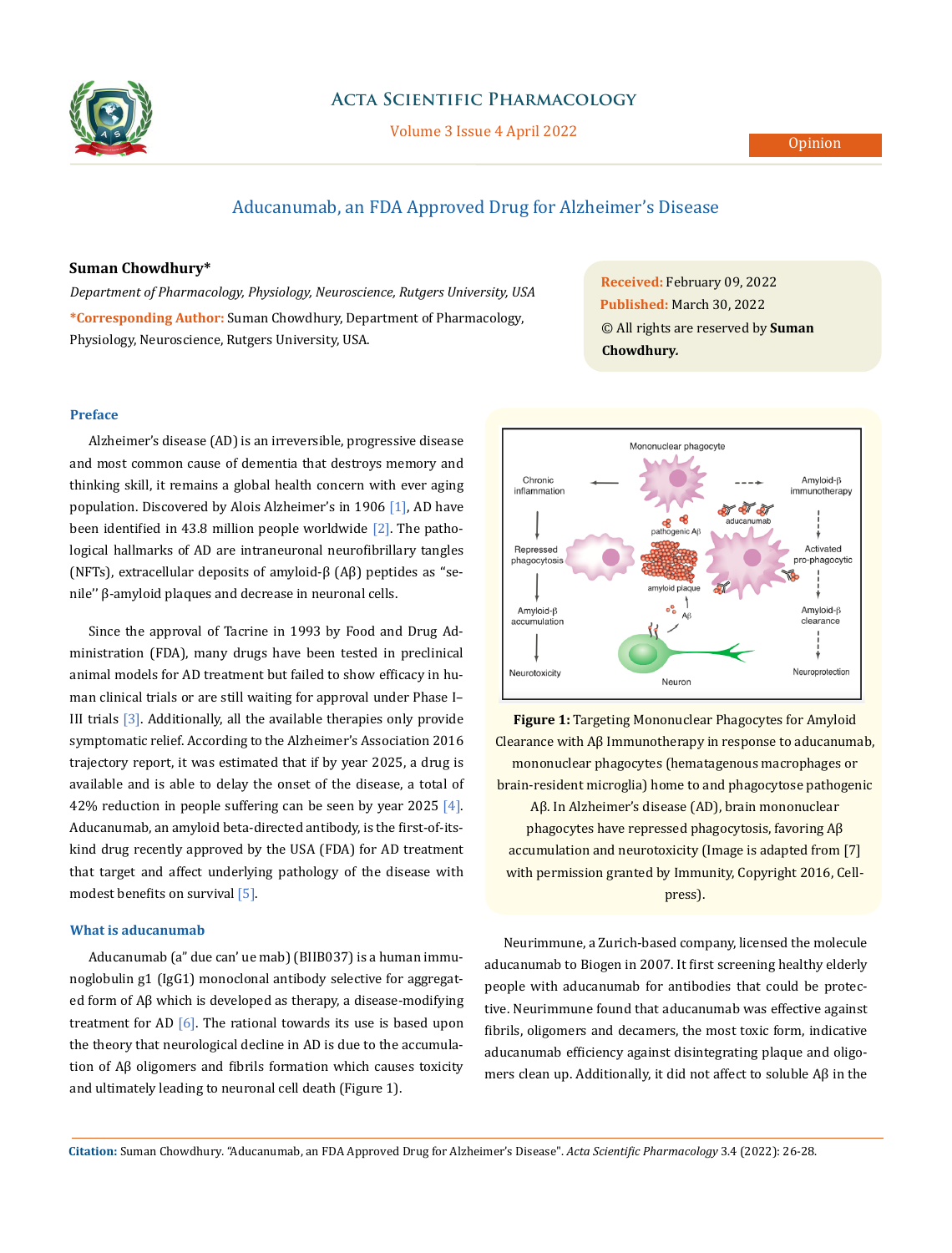vasculature [6]. Aducanumab is effective against mild cognitive impairment (MCI) patients of AD, who also has Aβ plaques buildup which can be confirmed via cerebrospinal fluid analysis or amyloid PET imaging diagnostic test. Although, no data is available for the effectiveness of the drug against early and late stages of AD.

### **Early competition**

In year 2015, Alzheimer's Association International Conference in Washington, D.C., reported two high-profile, phase II trials of antibodies. One by the pharmaceutical company Eli Lilly, 'solanezumab' that slowed cognitive decline in 440 patients' trial of mild AD by 34% [8]. Whereas, the company Biogen, of Washington DC, showed that 'aducanumab' not only slowed cognitive decline at some doses but also lowered brain levels of Aβ, 27 people with mild AD who took a 10-mg dose showed significant cognitive benefits over controls, as well as reduced levels of Aβ in PET brain scans. Lilly launched a larger phase III trial of solanezumab in 2013, enrolling 2,100 people with mild symptoms and amyloid deposits in their brains. The study will end in October 2016. And last December, Biogen said that it would launch a phase III trial with 2,700 participants that would run for 18 months [9].

Another antibody 'bapineuzumab' a drug candidate of Pfizer's Wyeth unit, reduced the rate of Aβ plaque accumulation as evident from PET imaging, it also decreased the neurodegeneration biomarkers CSF tau and phospho-tau, however, showed no effect on CSF A $\beta$  levels [10]. Whereas solanezumab showed no effect on plaque or phospho-tau levels, but had significant effects on CSF Aβ, leading to significant increase in levels of antibody-bound Aβ. These baseline biomarker changes were lenient for inclusion criteria, because 36% of ApoE4 non-carriers in the bapineuzumab trial had negative PET scans for Aβ. In contrast, the early phase study of aducanumab, had advantage because of its stringent inclusion criteria and it showed significant cognitive decline and Aβ plaque accumulation [8].

Phase 2 trial of 'Crenezumab' a mAb of Basel-based Roche company, that binds to different forms of Aβ (monomers, oligomers and fibrils) prove no efficacy mild-to-moderate AD, but it all supports amyloid as a treatment target and high-dose Crenezumab can be effective therefore a phase 3 trial was done  $[11]$ .

#### **Remark**

Aducanumab a first-of-its-kind drug also come with side effects such as amyloid-related imaging abnormalities (ARIA), headache and allergic reaction. ARIA though do not cause any symptoms but can be serious as it is a temporary swelling in different area of brain, which further can sometimes cause dizziness, nausea and vision problems. In Europe, European Medicine Agency (EMA) has already recommended against the drug stating the lack of evidence of its efficiency and health safety concerns [12]. Also, the drug is approved under the accelerated approval pathway by the FDA, which means the drug will be provided early access to serious patients, where clinical benefit is expected in spite of uncertainty of side effects. Hence, the company requires to verify clinical benefit in a post-approval trial failure to do so will lead to withdrawal of the drug by FDA [5].

| Drug name                                           | Aducanumab                                                                                    |
|-----------------------------------------------------|-----------------------------------------------------------------------------------------------|
| Trade name                                          | Aduhelm <sup>®</sup>                                                                          |
| CAS registry no.                                    | 1384260-65-4                                                                                  |
| Structure                                           | Not available                                                                                 |
| Phase                                               | Approved by FDA                                                                               |
| Pharmacology<br>description/<br>mechanism of action | Human monoclonal IgG1 antibody<br>directed against amyloid $\beta$                            |
| Target patients                                     | AD patients with mild cognitive<br>impairment (MCI), who also has $A\beta$<br>plaques buildup |
| Diagnostic tests                                    | Cerebrospinal fluid analysis or amyloid<br>PET imaging                                        |
| Route of                                            | Intravenous via 45-60-minute infusion                                                         |
| administration                                      | every 4 weeks                                                                                 |
| Side effects                                        | Amyloid-related imaging<br>abnormalities (ARIA), headache, fall<br>and allergic reaction      |
| <b>Estimated costs</b>                              | Cost to patients is unknown. Biogen<br>company has set a price of \$56,000 per<br>year        |

**Table 1:** Aducanumab drug summary.

#### **Bibliography**

- 1. [Hippius Hanns and Gabriele Neundörfer. "The discovery of](https://pubmed.ncbi.nlm.nih.gov/22034141/) Alzheimer's disease". *[Dialogues in Clinical Neuroscience](https://pubmed.ncbi.nlm.nih.gov/22034141/)* 5.1 [\(2003\): 101.](https://pubmed.ncbi.nlm.nih.gov/22034141/)
- 2. Nichols Emma., *et al*[. "Global, regional, and national burden](https://pubmed.ncbi.nlm.nih.gov/30497964/) [of Alzheimer's disease and other dementias, 1990–2016: a](https://pubmed.ncbi.nlm.nih.gov/30497964/) [systematic analysis for the Global Burden of Disease Study](https://pubmed.ncbi.nlm.nih.gov/30497964/) 2016". *The Lancet Neurology* 18.1 (2019): 88-106.